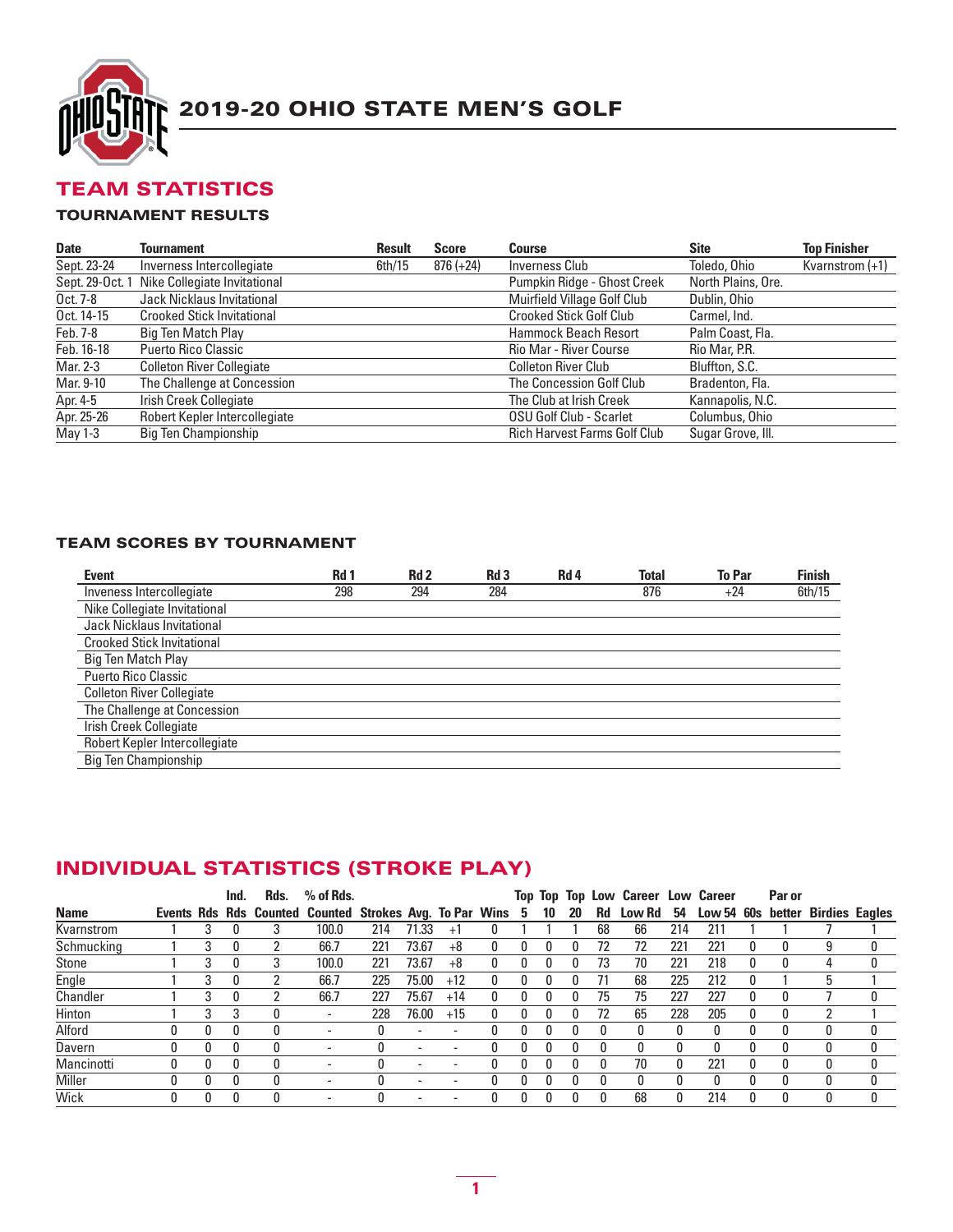

#### **INVERNESS INTERCOLLEGIATE** Sept. 23-24, 2019 – Inverness Club – Toledo, Ohio

|     | Par 71 - 7,172 yards         |      |      |      | 15 teams, 90 players |       |
|-----|------------------------------|------|------|------|----------------------|-------|
| PI. | Name                         | Rd 1 | Rd 2 | Rd 3 | <b>Total</b>         | +/-   |
| 1   | <b>Texas Tech</b>            | 296  | 288  | 272  | 856                  | $+4$  |
| 2   | Tennessee                    | 293  | 282  | 289  | 864                  | $+12$ |
| 3   | Notre Dame                   | 294  | 285  | 286  | 865                  | $+13$ |
| T4  | lsu                          | 288  | 300  | 284  | 872                  | $+20$ |
| T4  | Michigan State               | 289  | 304  | 279  | 872                  | $+20$ |
| 6   | <b>Ohio State</b>            | 298  | 294  | 284  | 876                  | $+24$ |
| 7   | Auburn                       | 289  | 293  | 295  | 877                  | $+25$ |
| 8   | Kent State                   | 297  | 292  | 291  | 880                  | $+28$ |
| 9   | Michigan                     | 298  | 297  | 288  | 883                  | $+31$ |
| T10 | St. Mary's                   | 305  | 298  | 286  | 889                  | $+37$ |
| T10 | Missouri                     | 296  | 301  | 292  | 889                  | $+37$ |
| 12  | Toledo                       | 305  | 301  | 292  | 898                  | $+46$ |
| 13  | <b>UNC-Wilmington</b>        | 308  | 311  | 291  | 910                  | $+58$ |
| 14  | Northern Illinois            | 302  | 315  | 299  | 916                  | $+64$ |
| 15  | Kennesaw State               | 311  | 308  | 304  | 923                  | $+71$ |
|     | <b>Ohio State Players</b>    |      |      |      |                      |       |
| T4  | Felix Kvarnstrom             | 74   | 72   | 68   | 214                  | $+1$  |
| T32 | <b>Kevin Stone</b>           | 73   | 75   | 73   | 221                  | +8    |
| T32 | <b>Patrick Schmucking 77</b> |      | 72   | 72   | 221                  | $+8$  |
| T46 | <b>Grant Engle</b>           | 75   | 79   | 71   | 225                  | $+12$ |
| T54 | Jackson Chandler             | 76   | 75   | 76   | 227                  | $+14$ |
| T57 | Laken Hinton (I)             | 77   | 79   | 72   | 228                  | $+15$ |

#### **OHIO STATE VS. 2019-20 OPPONENTS** *9-5 overall record*

| Auburn 1-0           |  |
|----------------------|--|
| Kennesaw State1-0    |  |
| Kent State1-0        |  |
|                      |  |
| Michigan1-0          |  |
| Michigan State0-1    |  |
| Missouri1-0          |  |
| Northern Illinois1-0 |  |
| Notre Dame 0-1       |  |
| St. Mary's1-0        |  |
| Tennessee 0-1        |  |
| Texas Tech0-1        |  |
| Toledo 1-0           |  |
| UNC-Wilmington 1-0   |  |
|                      |  |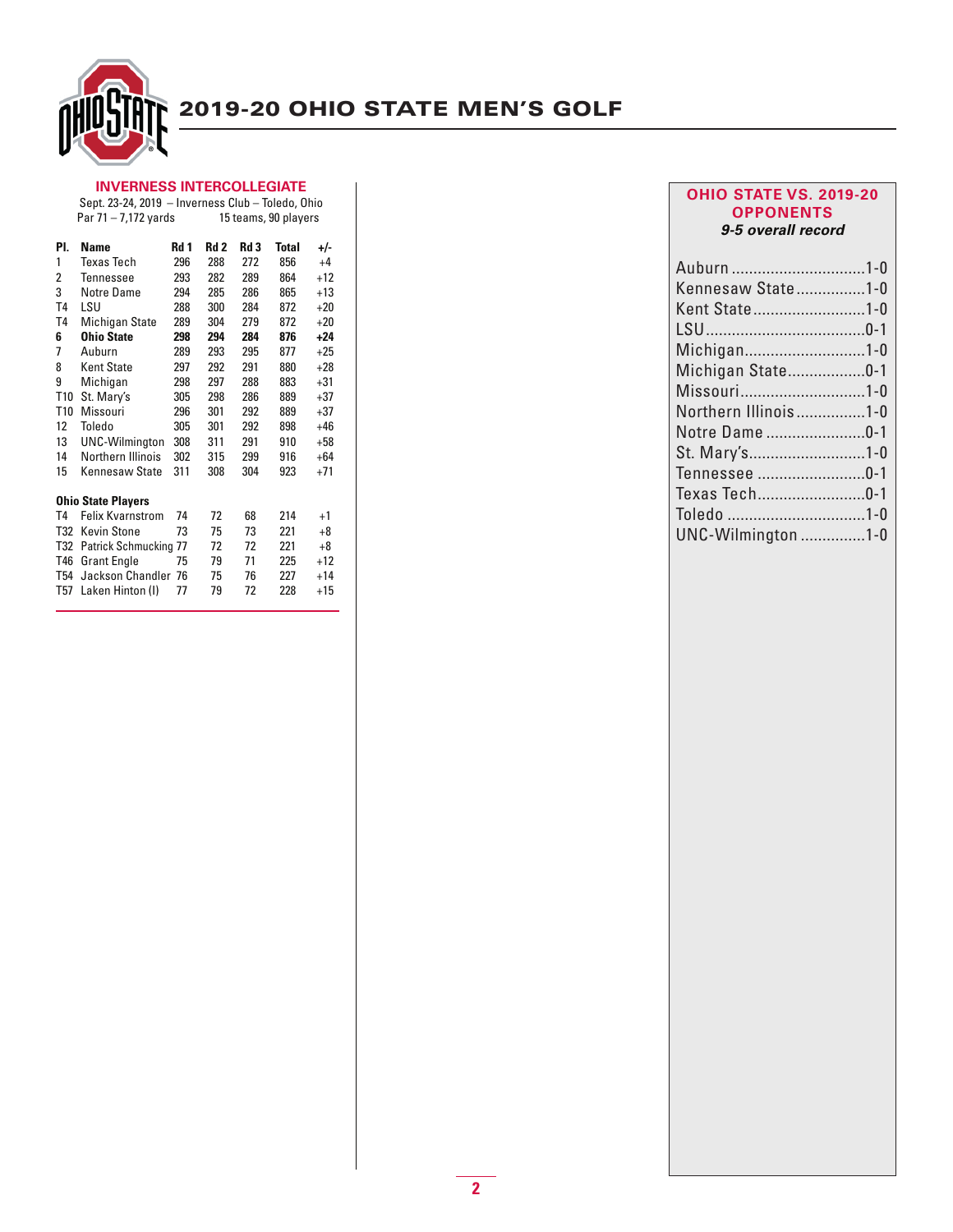



|                               |               |      |    |                               |       |     | Low   | Low                      | Top | Top | Top  | <b>Top Fin</b> | Rds.           |                | % of Rds.      |
|-------------------------------|---------------|------|----|-------------------------------|-------|-----|-------|--------------------------|-----|-----|------|----------------|----------------|----------------|----------------|
| Year                          | <b>Events</b> | Rds. |    | <b>Strokes</b>                | Ava.  |     | 18    | 54                       | 10  | 20  | Fin. | To $+/-$       | <b>Counted</b> |                | <b>Counted</b> |
| 2018-19                       |               | 4    |    | 304                           | 76.00 |     | 72    | $\overline{\phantom{a}}$ |     |     | 3rd  | $+2$           |                |                | 50.0           |
| <b>Total</b>                  |               | 4    |    | 304                           | 76.00 |     | 72    | ٠                        |     |     | 3rd  | +2             | 1.0            | $\overline{2}$ | 50.0           |
|                               |               |      |    |                               |       |     |       | <b>Overall</b>           |     |     |      |                |                |                |                |
| 2018-19                       |               |      |    | $Rd1$ $Rd2$ $Rd3$ $Total +/-$ |       |     |       | <b>Finish</b>            |     |     |      |                |                |                |                |
| Bill Blazer Memorial (Ind.)   |               |      | 74 | 72                            |       | 146 | $+2$  | 3rd                      |     |     |      |                |                |                |                |
| Robert Kepler Intercollegiate |               |      | 86 | 72                            |       | 158 | $+16$ | 70th                     |     |     |      |                |                |                |                |

**JonErik Alford** R-So. Johns Creek, Ga. Mount Pisgah Christian School



|                           |               |      |                |                   | Low          | Low            | Top | Top      | Top                      | <b>Top Fin</b> | Rds.           | % of Rds.      |
|---------------------------|---------------|------|----------------|-------------------|--------------|----------------|-----|----------|--------------------------|----------------|----------------|----------------|
| Year                      | <b>Events</b> | Rds. | <b>Strokes</b> | Ava.              | 18           | 54             | 10  | 20       | Fin.                     | To $+/-$       | <b>Counted</b> | <b>Counted</b> |
| 2019-20                   |               | 3    | 227            | 75.67             | 75           | 227            |     | $\bf{0}$ | $\overline{\phantom{0}}$ | $+14$          |                | 66.7           |
| <b>Total</b>              |               | 3    | 227            | 75.67             | 75           | ۰              |     | $\bf{0}$ | ٠                        | $+14$          | 2.0            | 66.7           |
|                           |               |      |                |                   |              | <b>Overall</b> |     |          |                          |                |                |                |
| 2018-19                   |               |      | Rd 2<br>Rd 1   | <b>Rd 3 Total</b> | $+/-$        | <b>Finish</b>  |     |          |                          |                |                |                |
| Inverness Intercollegiate |               |      | 76<br>75       | 76                | 227<br>$+14$ | 54th           |     |          |                          |                |                |                |

**Jackson Chandler** Fr. Dublin, Ohio Dublin Jerome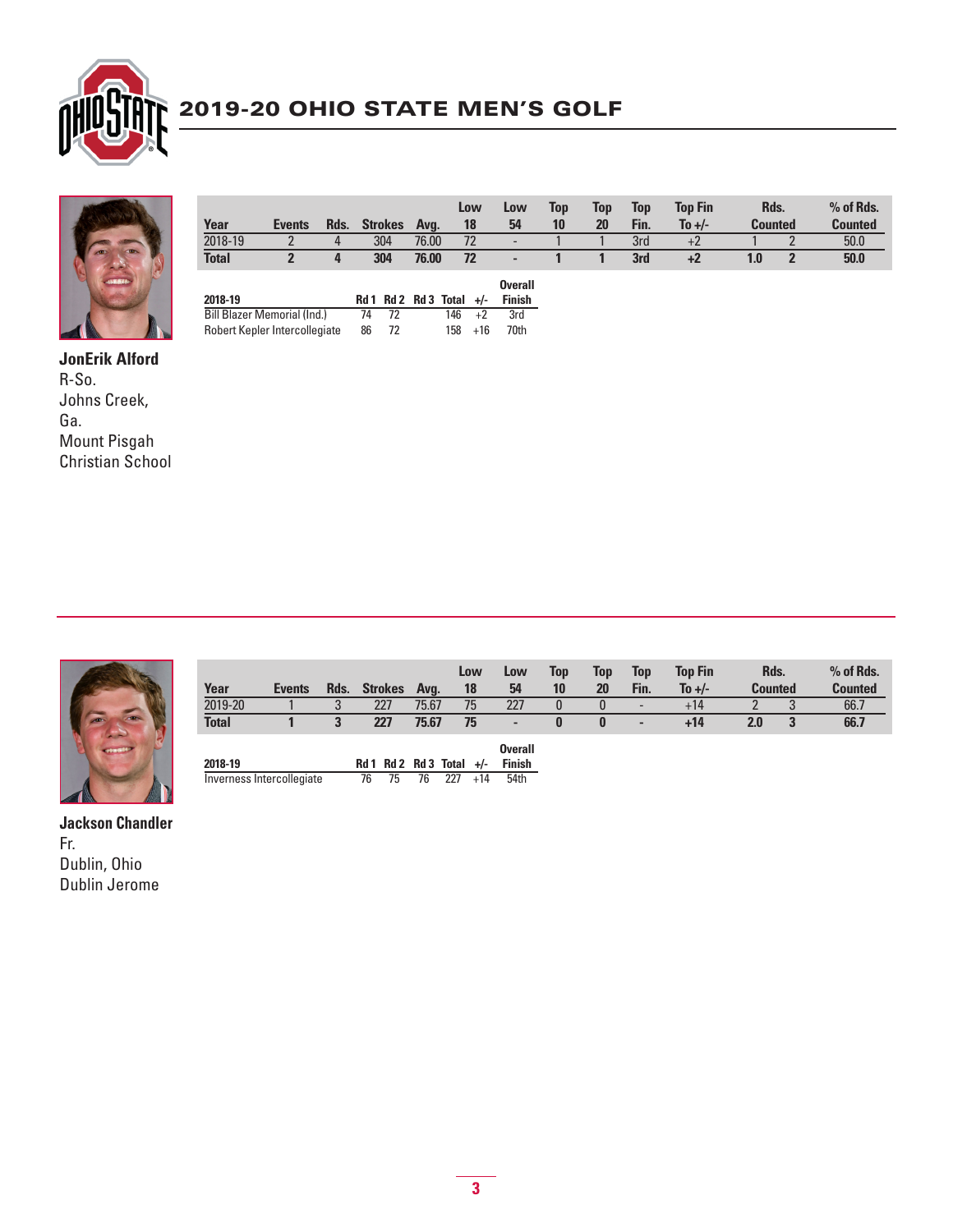



| Year         | <b>Events</b> | Rds.                     | <b>Strokes</b>           | Ava.                     | Low<br>18                | Low<br>54                | Top<br>10                | Top<br>20                | Top<br>Fin.              | Top Fin<br>To $+/-$      | Rds.<br>Counted          |                          | $%$ of Rds.<br><b>Counted</b> |
|--------------|---------------|--------------------------|--------------------------|--------------------------|--------------------------|--------------------------|--------------------------|--------------------------|--------------------------|--------------------------|--------------------------|--------------------------|-------------------------------|
| 2018-19      |               | $\overline{\phantom{0}}$ | $\overline{\phantom{0}}$ | $\overline{\phantom{0}}$ | $\overline{\phantom{a}}$ | $\overline{\phantom{0}}$ | $\overline{\phantom{0}}$ | $\overline{\phantom{0}}$ | $\overline{\phantom{a}}$ | $\overline{\phantom{0}}$ | $\overline{\phantom{0}}$ | $\overline{\phantom{a}}$ | -                             |
| <b>Total</b> |               | $\overline{\phantom{a}}$ | $\overline{\phantom{a}}$ | -                        | $\overline{\phantom{a}}$ | $\overline{\phantom{a}}$ | $\sim$                   | -                        | -                        | $\sim$                   | $\overline{\phantom{a}}$ | $\overline{\phantom{a}}$ | $\overline{\phantom{a}}$      |

**Caleb Davern** Fr. Grove City, Ohio Central Crossing



**Grant Engle** So. Springfield, Ohio Shawnee

|                           |               |      |    |                |       |                      | Low   | Low                      | Top | Top | Top  | <b>Top Fin</b> | Rds.           |                | % of Rds.      |
|---------------------------|---------------|------|----|----------------|-------|----------------------|-------|--------------------------|-----|-----|------|----------------|----------------|----------------|----------------|
| Year                      | <b>Events</b> | Rds. |    | <b>Strokes</b> | Avq.  |                      | 18    | 54                       | 10  | 20  | Fin. | To $+/-$       | <b>Counted</b> |                | <b>Counted</b> |
| 2018-19                   |               | 19   |    | 1421           | 74.79 |                      | 68    | 212                      |     |     | 2nd  | -1             |                | $\overline{2}$ | 50.00          |
| 2019-20                   |               | 3    |    | 225            | 75.00 |                      | 71    | 225                      | 0   | 0   | ٠    | $+12$          | $\overline{2}$ | 3              | 66.7           |
| <b>Total</b>              | 8             | 22   |    | 1646           | 74.82 |                      | 68    | 212                      |     |     | 2nd  | $-1$           | 3.0            | 5              | 60.0           |
|                           |               |      |    |                |       |                      |       | <b>Overall</b>           |     |     |      |                |                |                |                |
| 2019-20                   |               |      |    |                |       | Rd 1 Rd 2 Rd 3 Total | $+/-$ | <b>Finish</b>            |     |     |      |                |                |                |                |
| Inverness Intercollegiate |               |      | 75 | 79             | 71    | 225                  | $+12$ | 46th                     |     |     |      |                |                |                |                |
| ----- --                  |               |      |    |                |       | - - . - -            |       | <b>Overall</b><br>-- - - |     |     |      |                |                |                |                |

| 2018-19                               | Rd 1 |    |    | Rd 2 Rd 3 Total | $+/-$ | Finish           |
|---------------------------------------|------|----|----|-----------------|-------|------------------|
| Northern Inter. Invite (Ind.)         | 74   | 78 | 77 | 229             | $+13$ | 50th             |
| Gordin Classic (Ind.)                 | 78   | 68 | 71 | 217             | $+1$  | 16th             |
| Bandon Dunes Champ. (Ind.)            | 81   | 70 | 79 | 230             | $+14$ | 59th             |
| Linger Longer Invitational (Ind.)     | 81   | 72 | 73 | 226             | $+10$ | 61 <sub>st</sub> |
| Irish Creek Intercollegiate (Ind.) 71 |      | 72 | 69 | 212             | -1    | 20th             |
| <b>Bill Blazer Memorial (Ind.)</b>    | 72   | 71 |    | 143             | -1    | 2 <sub>nd</sub>  |
| Robert Kepler Intercollegiate         | 83   | 81 |    | 164             | +22   | 76th             |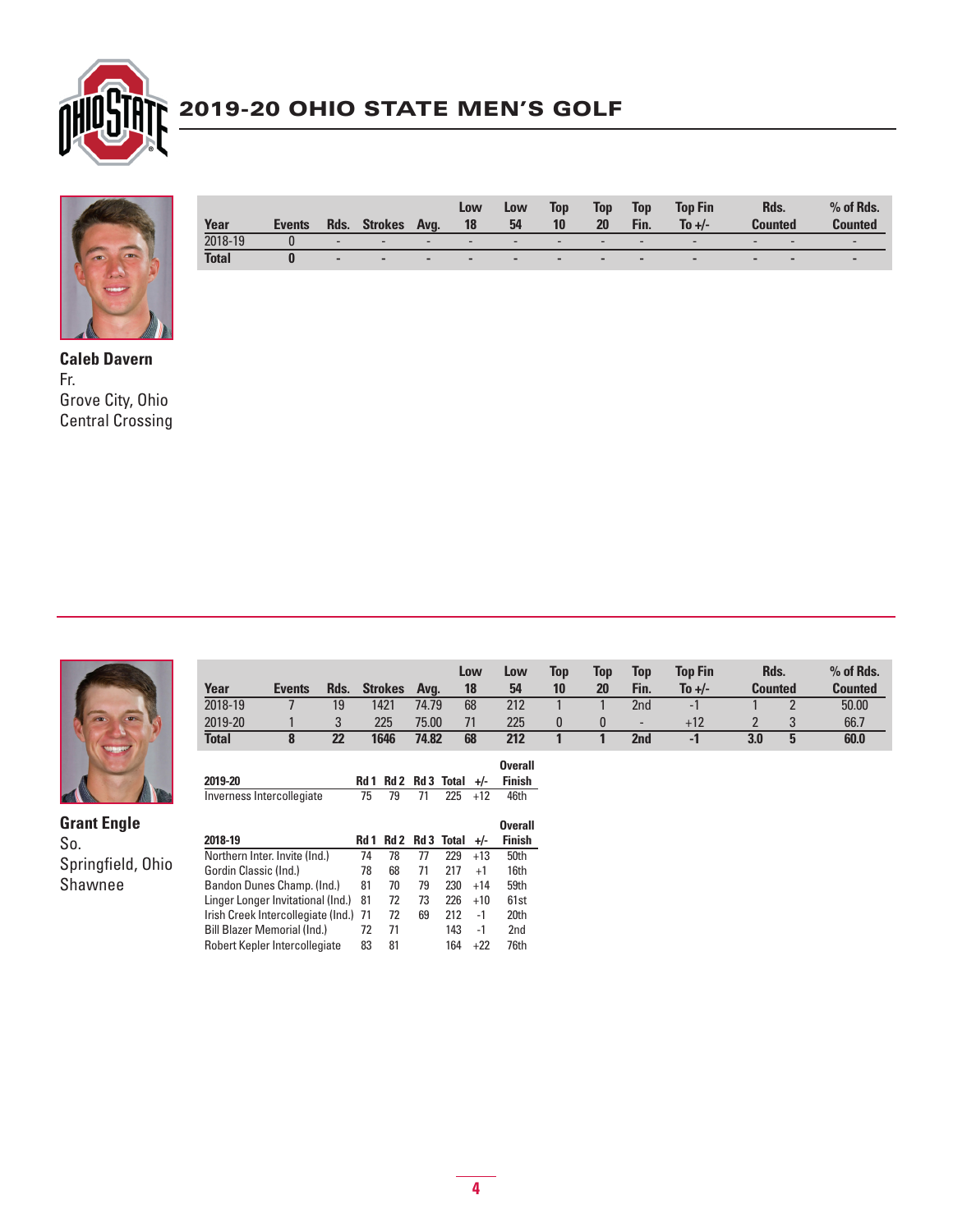



Edmond, Okla. Edmond North

Jr.

|                        |                                   |      |      |                |                 |       | Low   | Low            | Top | Top                           | Top                               | <b>Top Fin</b> |      |      | Rds.            |              |       | $%$ of Rds.              |
|------------------------|-----------------------------------|------|------|----------------|-----------------|-------|-------|----------------|-----|-------------------------------|-----------------------------------|----------------|------|------|-----------------|--------------|-------|--------------------------|
| Year                   | <b>Events</b>                     | Rds. |      | <b>Strokes</b> | Avg.            |       | 18    | 54             | 10  | 20                            | Fin.                              | To +/-         |      |      | <b>Counted</b>  |              |       | <b>Counted</b>           |
| $2017 - 18*$           | 34                                | 36   |      | 2710           | 75.28           |       | 68    | 212            | 6   | 6                             | 3rd                               | $-1$           |      | 25.5 |                 | 36           |       | 70.83                    |
| 2018-19                | 12                                | 36   |      | 2662           | 73.94           |       | 65    | 205            |     |                               | 7th                               | $-8$           |      | 28.3 |                 | 36           |       | 78.61                    |
| 2019-20                |                                   | 3    |      | 228            | 76.00           |       | 72    | 228            | 0   | $\mathbf{0}$                  | $\qquad \qquad \blacksquare$      | $+15$          |      | 0    |                 | 0            |       | $\overline{\phantom{0}}$ |
| <b>Total</b>           | 47                                | 75   |      | 5600           | 74.67           |       | 65    | 205            | 7   | $\overline{1}$                | 3rd                               | $-8$           |      | 53.8 |                 | 72           |       | 74.7                     |
|                        |                                   |      |      |                |                 |       |       | <b>Overall</b> |     |                               |                                   |                |      |      |                 |              |       | <b>Overall</b>           |
| 2019-20                |                                   |      | Rd 1 | Rd 2           | Rd <sub>3</sub> | Total | $+/-$ | <b>Finish</b>  |     | 2017-18 at Augusta            |                                   |                | Rd 1 | Rd 2 | Rd <sub>3</sub> | <b>Total</b> | $+/-$ | <b>Finish</b>            |
|                        | Inverness Intercollegiate (Ind.)  |      | 77   | 79             | 72              | 228   | $+15$ | 57th           |     |                               | Marquette Intercollegiate         |                | 77   | 77   | 87              | 241          | $+25$ | 85                       |
|                        |                                   |      |      |                |                 |       |       |                |     |                               | Autotrader Collegiate Classic     |                | 75   | 78   | 80              | 233          | $+17$ | T79                      |
|                        |                                   |      |      |                |                 |       |       | <b>Overall</b> |     |                               | Tavistock Collegiate Invitational |                | 77   | 77   | 73              | 227          | $+11$ | T65                      |
| 2018-19 (* at Augusta) |                                   |      | Rd 1 | Rd 2           | Rd <sub>3</sub> | Total | $+/-$ | <b>Finish</b>  |     | <b>SSU Tiger Invitational</b> |                                   |                | 71   | 68   | 76              | 215          | $-1$  | 4                        |
|                        | Northern Intercollegiate*         |      | 75   | 79             | 75              | 229   | 13    | T50            |     |                               | The Battle at Stono Ferry         |                | 76   | 73   | 78              | 227          | $+11$ | T55                      |
|                        | Maui Jim Intercollegiate*         |      | 66   | 73             | 72              | 211   |       | T39            |     |                               | Southwestern Invitational         |                | 75   | 76   | 76              | 227          | $+11$ | T33                      |
|                        | Alister MacKenzie Invite*         |      | 73   | 65             | 67              | 205   | -8    | T7             |     |                               | Palmetto Intercollegiate          |                | 75   | 69   | 77              | 221          | $+11$ | T44                      |
|                        | Tavistock Intercollegiate Invite* |      | 78   | 76             | 77              | 231   | 15    | T70            |     |                               | Linger Longer Invitational        |                | 76   | 80   | 74              | 230          | $+14$ | T72                      |
| East Bay Deli Classic* |                                   |      | 75   | 73             | 74              | 222   | 6     | T25            |     | Augusta Invitational          |                                   |                | 79   | 69   | 75              | 223          | $+7$  | T51                      |
| Puerto Rico Classic    |                                   |      | 78   | 79             | 76              | 233   | $+17$ | 70th           |     |                               | <b>MEAC Golf Championship</b>     |                | 73   | 73   | 73              | 219          | $+3$  | T3                       |
|                        | <b>Bandon Dunes Championship</b>  |      | 74   | 73             | 77              | 224   | $+8$  | 33rd           |     |                               | <b>NCAA Raliegh Regional</b>      |                | 70   | 74   | 68              | 212          | $-1$  | T32                      |
|                        | Irish Creek Intercollegiate       |      | 72   | 74             | 70              | 216   | $+3$  | 42nd           |     | <b>NCAA Championships</b>     |                                   |                | 78   | 76   | 81              | 235          | $+19$ | T141                     |



| Year         | <b>Events</b> | Rds. | <b>Strokes</b> | Ava.  | Low<br>18 | Low<br>54 | Top<br>10 | Top<br>20 | Top<br>Fin.              | Top Fin<br>To +/- | Rds.<br><b>Counted</b> |      | % of Rds.<br><b>Counted</b> |
|--------------|---------------|------|----------------|-------|-----------|-----------|-----------|-----------|--------------------------|-------------------|------------------------|------|-----------------------------|
| $2016 - 17*$ | 12            | 36   | 2632           | 73.11 | 67        | 211       |           |           | 3rd                      | $-5$              | 30                     | 33   | 90.91                       |
| $2017 - 18*$ | 12            | 35   | 2558           | 73.09 | 66        | 211       |           |           | 9th                      | $-5$              | 28                     | 35   | 80.00                       |
| $2018 - 19*$ | 5             | 15   | 1099           | 73.27 | 69        | 213       |           |           | 2nd                      | -3                | 10                     | 12   | 83.33                       |
| 2019-20      |               |      | 214            | 71.33 | 68        | 214       |           |           | $\overline{\phantom{a}}$ | $+1$              |                        | 3    | 100.0                       |
| <b>Total</b> | 30            | 89   | 6503           | 73.07 | 66        | 211       | 11        |           | 2nd                      | -5                | 71.0                   | 83.0 | 85.5                        |

 **Overall**

| <b><i>Communication Security Commission</i></b><br>AWOUGH PRODUCT |                                  |      |    |    |                         |       | uvera         |
|-------------------------------------------------------------------|----------------------------------|------|----|----|-------------------------|-------|---------------|
| <b>Felix Kvarnstrom</b>                                           | 2019-20                          | Rd 1 |    |    | $Rd2$ $Rd3$ Total $+/-$ |       | <b>Finish</b> |
| Gr.                                                               | Inverness Intercollegiate        | 74   | 72 | 68 | 214                     | $+1$  | 4th           |
| Gothenburg,                                                       | 2018-19 (at Lynn)                |      |    |    |                         |       |               |
|                                                                   | <b>Aflac Cougar Invitational</b> | 74   | 73 | 72 | 219                     | $+6$  | 40th          |
| Sweden                                                            | <b>NCAA D2 Preview</b>           | 74   | 69 | 74 | 217                     | $+4$  | 19th          |
| Katrinelunds-                                                     | <b>Copperhead Championship</b>   | 75   | 79 | 72 | 226                     | $+13$ | 56th          |
| gymnasiet                                                         | Otter Invitational               | 73   | 70 | 70 | 213                     | -3    | 2nd           |
|                                                                   | Southeastern Collegiate          | 77   | 75 | 72 | 224                     | $+8$  | 50th          |
|                                                                   |                                  |      |    |    |                         |       |               |

NCAA Myrtle Beach Regional

Robert Kepler Intercollegiate 77 72 149 +7 30th<br>Big Ten Championship 78 77 72 227 +17 42nd Big Ten Championship 78 77 72 227 +17 42nd

NCAA Championships 77 71 78 75 301 +13 43rd

**Rd 1 Rd 2 Rd 3 Rd 4 Total +/- Finish**

| 2017-18 (at Lynn)              | Rd 1 | Rd <sub>2</sub> | Rd <sub>3</sub> | <b>Total</b> | +/-       | <b>Overall</b><br><b>Finish</b> |
|--------------------------------|------|-----------------|-----------------|--------------|-----------|---------------------------------|
| The Griffin Invite             | 70   | 69              | 75              | 214          | $-2$      | 16th                            |
| David Toms Intercollegiate     | 77   | 73              |                 | 150          | $+6$      | 22nd                            |
| <b>Copperhead Championship</b> | 75   | 74              | 72              | 221          | $+8$      | 27 <sub>th</sub>                |
| Miami Intercollegiate          | 72   | 79              | 81              | 232          | $+22$     | 70th                            |
| The Matlock Invitational       | 78   | 71              | 72              | 221          | $+5$      | 44th                            |
| Southeastern Collegiate        | 79   | 66              | 78              | 223          | $+7$      | 30th                            |
| <b>Bobcat Invitational</b>     | 82   | 72              | 74              | 228          | $+18$     | 61 <sub>st</sub>                |
| <b>FAU Spring Championship</b> | 70   | 73              | 68              | 211          | -5        | 9th                             |
| <b>Battle at the Shores</b>    | 71   | 69              | 71              | 211          | $-2$      | 9th                             |
| <b>SSC Championship</b>        | 78   | 67              | 68              | 213          | E         | 16th                            |
| <b>NCAA South/SE Regional</b>  | 72   | 74              | 74              | 220          | $+7$      | 37th                            |
| <b>NCAA Championship</b>       | 72   | 72              | 70              | 214          | $-2$      | 19th                            |
| 2016-17 (at Lynn)              |      |                 |                 |              |           |                                 |
| <b>NCAA D2 Preview</b>         | 70   | 70              | 71              | 211          | -5        | 7th                             |
| Otter Invitational             | 69   | 72              | 72              | 213          | -3        | 3rd                             |
| GolfRank Invitational          | 67   | 75              | 77              | 219          | $+3$      | 12th                            |
| NCAA Golfweek D2 Invite        | 76   | 71              | 69              | 216          | $\ddot{}$ | 5th                             |
| Gary Freeman B-CU Invite       | 80   | 75              | 79              | 234          | $+18$     | 22nd                            |
| <b>Panther Invitational</b>    | 75   | 75              | 73              | 223          | $+7$      | 9th                             |
| Southeastern Collegiate        | 73   | 73              | 73              | 219          | $+3$      | 5th                             |
| <b>Bobcat Invitational</b>     | 77   | 75              | 76              | 228          | $+18$     | 36th                            |
| <b>Buccaneer Invitational</b>  | 73   | 71              | 72              | 216          | $+3$      | 13th                            |
| <b>SSC Championship</b>        | 71   | 72              | 72              | 215          | $-1$      | 7th                             |
| <b>NCAA South/SE Regional</b>  | 72   | 77              | 77              | 226          | $+10$     | 63rd                            |
| <b>NCAA Championship</b>       | 74   | 69              | 69              | 212          | $+2$      | 6th                             |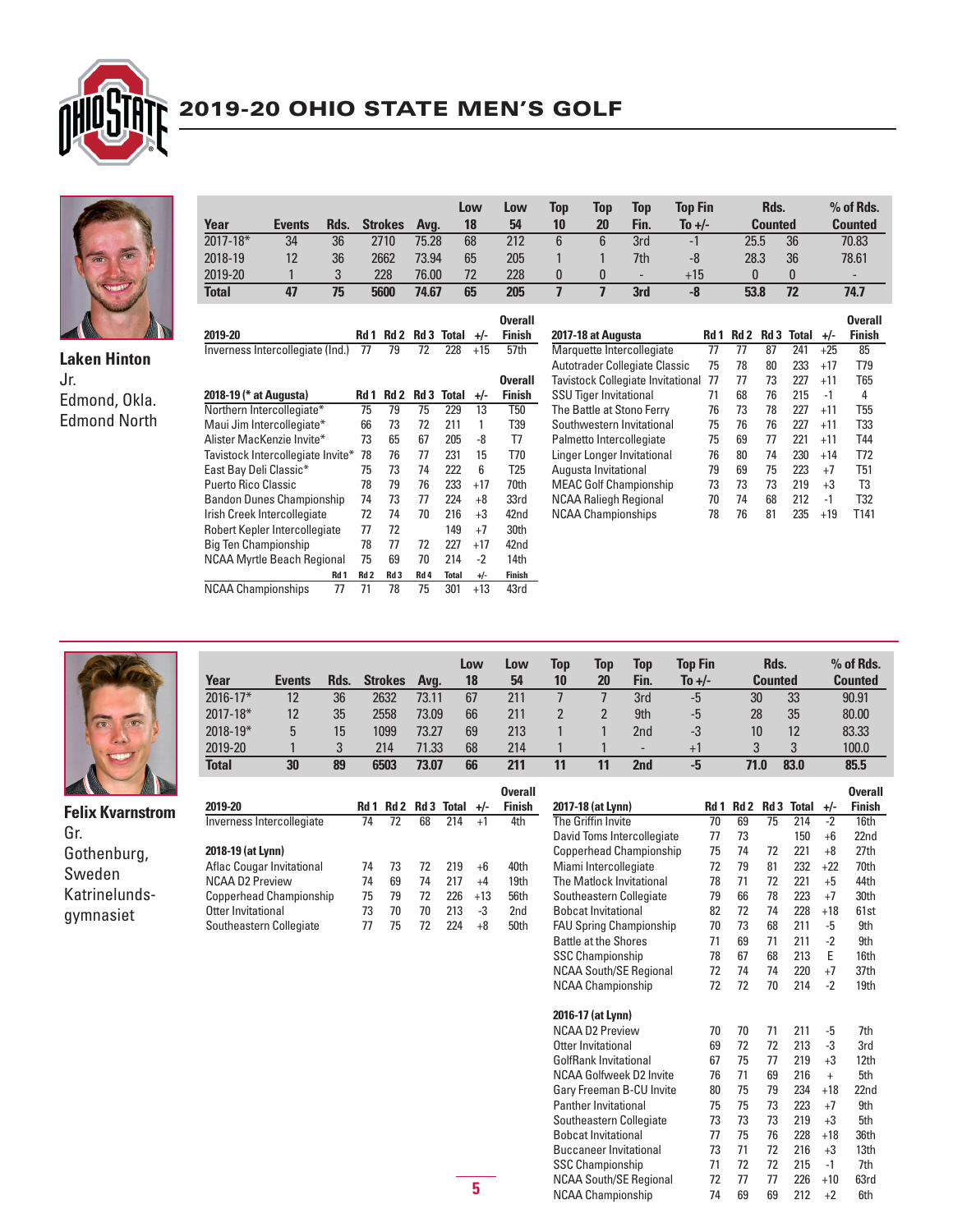



**Jack Mancinotti** R-Sr. Toledo, Ohio St. John's Jesuit

|                                  |               |      |      |                |         |       | Low   | Low            | Top          | Top | Top                           | <b>Top Fin</b> |                | Rds.            |                          |       | % of Rds.      |
|----------------------------------|---------------|------|------|----------------|---------|-------|-------|----------------|--------------|-----|-------------------------------|----------------|----------------|-----------------|--------------------------|-------|----------------|
| Year                             | <b>Events</b> | Rds. |      | <b>Strokes</b> | Avg.    |       | 18    | 54             | 10           | 20  | Fin.                          | To $+/-$       |                | <b>Counted</b>  |                          |       | <b>Counted</b> |
| 2016-17                          | 3             | 8    |      | 603            | 75.38   |       | 70    | 228            | $\mathbf{0}$ | 0   | 28th                          | $+3$           | 0              |                 | 0                        |       | 0.0            |
| 2017-18                          |               | 3    |      | 221            | 73.67   |       | 71    | 221            | $\mathbf{0}$ | 0   | 28th                          | $+8$           | 0              |                 | $\bf{0}$                 |       | 0.0            |
| 2018-19                          | 4             | 10   |      | 767            | 76.70   |       | 72    | 230            |              |     | 10th                          | $+6$           | $\overline{2}$ |                 | $\overline{2}$           |       | 100.00         |
| 2019-20                          | 0             |      |      | $\overline{a}$ |         |       |       |                |              |     | ٠                             |                | -              |                 | $\overline{\phantom{0}}$ |       |                |
| <b>Total</b>                     | 8             | 21   |      | 1591           | 75.76   |       | 70    | 221            |              |     | 10th                          | $+3$           | 2.0            |                 | 2.0                      |       | 100.0          |
|                                  |               |      |      |                |         |       |       |                |              |     |                               |                |                |                 |                          |       |                |
|                                  |               |      |      |                |         |       |       | <b>Overall</b> |              |     |                               |                |                |                 |                          |       | <b>Overall</b> |
| 2019-20                          |               |      | Rd 1 |                | Rd2 Rd3 | Total | $+/-$ | <b>Finish</b>  | 2017-18      |     |                               | Rd 1           | Rd 2           | Rd <sub>3</sub> | Total                    | $+/-$ | <b>Finish</b>  |
|                                  |               |      |      |                |         |       |       |                |              |     | Robert Kepler Inter. (Ind.)   | 76             | 74             | 71              | 221                      | $+8$  | 28th           |
| 2018-19                          |               |      |      |                |         |       |       |                | 2016-17      |     |                               |                |                |                 |                          |       |                |
| Inverness Intercollegiate (Ind.) |               |      | 78   | 75             | 77      | 230   | $+17$ | 51st           |              |     | Southern Intercollegiate      | 70             | 77             |                 | 147                      | $+3$  | 30th           |
| Bandon Dunes Champ. (Ind.)       |               |      | 72   | 76             | 90      | 238   | $+22$ | 89th           |              |     | Linger Longer Invitational    | 73             | 74             | 81              | 228                      | $+12$ | 69th           |
| Bill Blazer Memorial (Ind.)      |               |      | 74   | 77             |         | 151   | $+7$  | 10th           |              |     | Robert Kepler Intercollegiate | 74             | 78             | 76              | 228                      | $+15$ | 28th           |
| Robert Kepler Intercollegiate    |               |      | 74   | 74             |         | 148   | $+6$  | 27th           |              |     |                               |                |                |                 |                          |       |                |



| Year         | <b>Events</b> | Rds.                     | <b>Strokes</b>           | Ava.                     | Low<br>18                | Low<br>54                | Top<br>10                | Top<br>20                | <b>Top</b><br>Fin.       | <b>Top Fin</b><br>To $+/-$ | Rds.<br>Counted          |                          | $%$ of Rds.<br><b>Counted</b> |
|--------------|---------------|--------------------------|--------------------------|--------------------------|--------------------------|--------------------------|--------------------------|--------------------------|--------------------------|----------------------------|--------------------------|--------------------------|-------------------------------|
| 2019-20      |               | $\overline{\phantom{0}}$ | $\overline{\phantom{0}}$ | $\overline{\phantom{a}}$ | $\overline{\phantom{a}}$ | $\overline{\phantom{0}}$ | $\overline{\phantom{0}}$ | $\overline{\phantom{0}}$ | $\overline{\phantom{0}}$ | $\overline{\phantom{0}}$   | $\overline{\phantom{0}}$ | $\overline{\phantom{a}}$ | -                             |
| <b>Total</b> |               | $\overline{\phantom{a}}$ | $\overline{\phantom{a}}$ | $\overline{\phantom{a}}$ | $\overline{\phantom{a}}$ | -                        | $\overline{\phantom{a}}$ | -                        | $\sim$                   | $\sim$                     | $\sim$                   | $\overline{\phantom{a}}$ | $\overline{\phantom{a}}$      |

**Jake Miller** Fr. Richmond, Ind. Richmond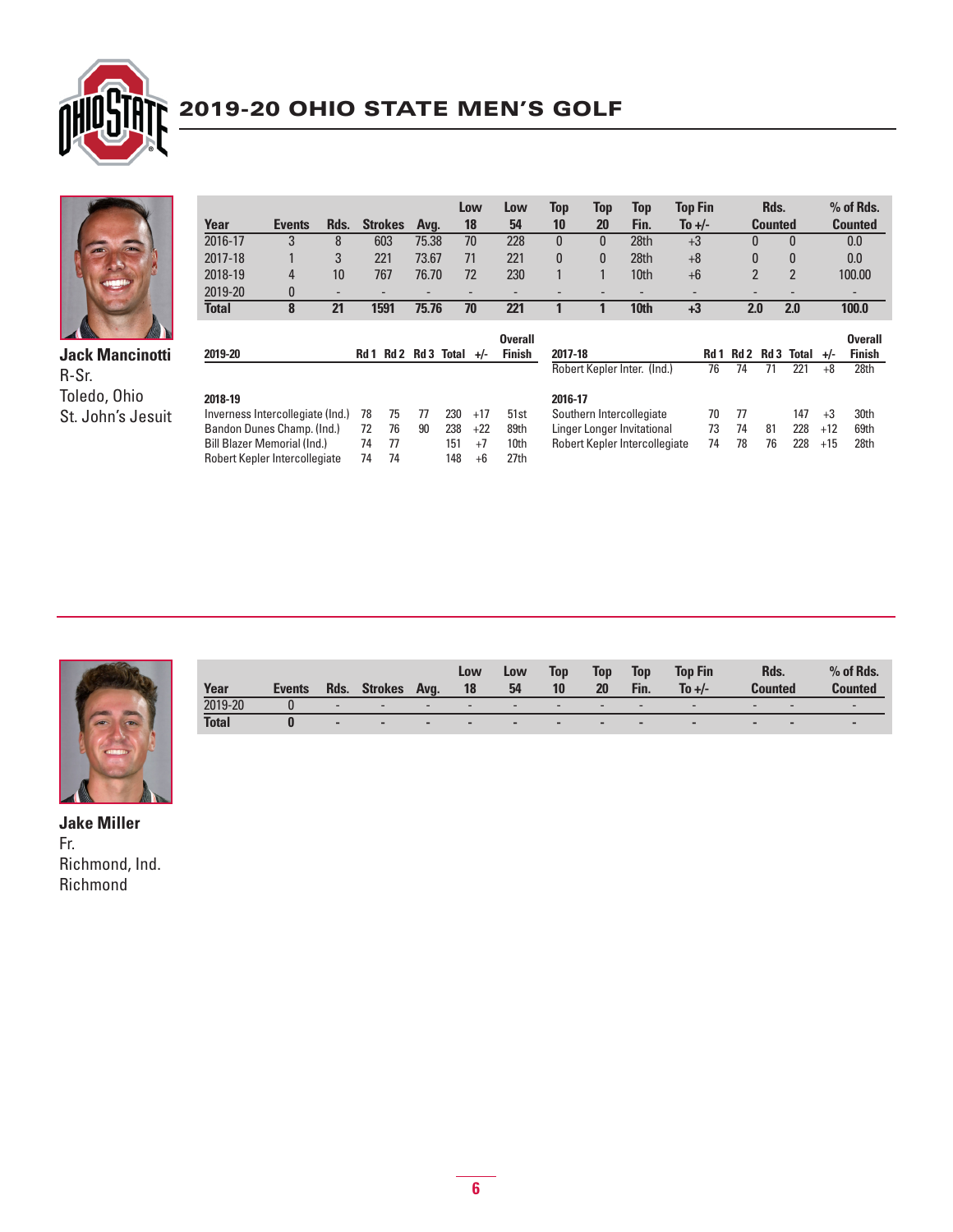



| Year         |        |      |                |       | Low | Low                      | <b>Top</b> | Top | <b>Top</b>               | <b>Top Fin</b> | Rds.           |   | % of Rds.      |
|--------------|--------|------|----------------|-------|-----|--------------------------|------------|-----|--------------------------|----------------|----------------|---|----------------|
|              | Events | Rds. | <b>Strokes</b> | Ava.  | 18  | 54                       | 10         | 20  | Fin.                     | To $+/-$       | <b>Counted</b> |   | <b>Counted</b> |
| 2019-20      |        |      | 221            | 73.67 | 72  | 221                      |            |     | $\overline{\phantom{0}}$ | +8             |                | U | 66.7           |
| <b>Total</b> |        |      | 221            | 73.67 | 72  | $\overline{\phantom{a}}$ |            |     | 3rd                      | $+8$           | 2.0            |   | 66.7           |
|              |        |      |                |       |     |                          |            |     |                          |                |                |   |                |

 **Overall 2019-20 Rd 1 Rd 2 Rd 3 Total +/- Finish**

**Patrick Schmucking** Fr. Wiesbaden, Germany Humboldtschule Wiesbaden



Jr.

Carmel, Ind. Carmel

 **Low Low Top Top Top Top Fin Rds. % of Rds. Year Events Rds. Strokes Avg. 18 54 10 20 Fin. To +/- Counted Counted** 2017-18 4 11 842 76.55 72 220 0 2 14th +7 2.3 3 76.7 2018-19 8 23 1730 75.22 70 218 1 1 3rd +3 8.5 14 60.71 2019-20 1 3 221 73.67 73 221 0 0 - +8 3 3 100.0 **Total 13 37 2793 75.49 70 218 1 3 3rd +3 13.8 20 69.0**

| 2019-20                         | Rd 1 | Rd 2 |    | <b>Rd 3 Total</b> | $+/-$ | <b>Overall</b><br><b>Finish</b> |
|---------------------------------|------|------|----|-------------------|-------|---------------------------------|
| Inverness Intercollegiate       | 73   | 75   | 73 | 221               | $+8$  | 32nd                            |
| 2018-19                         |      |      |    |                   |       |                                 |
| Northern Intercollegiate Invite | 80   | 73   | 72 | 225               | $+9$  | 38th                            |
| Nike Golf Collegiate Invite     | 74   | 75   | 75 | 224               | $+14$ | 59th                            |
| Musketeer Classic               | 79   | 76   | 85 | 240               | $+27$ | 80th                            |
| Puerto Rico Classic (Ind.)      | 72   | 73   | 73 | 218               | $+5$  | 3rd                             |
| Bandon Dunes Champ. (Ind.)      | 76   | 76   | 75 | 227               | $+11$ | 43rd                            |
| Linger Longer Invitational      | 70   | 81   | 73 | 224               | $+8$  | 54th                            |
| Irish Creek Intercollegiate     | 73   | 78   | 76 | 227               | $+14$ | 83rd                            |
| Robert Kepler Intercollegiate   | 75   | 70   |    | 145               | $+3$  | 11th                            |

|                                       |    |    |    |                               |       | <b>Overall</b> |
|---------------------------------------|----|----|----|-------------------------------|-------|----------------|
| 2017-18                               |    |    |    | $Rd1$ $Rd2$ $Rd3$ $Total +/-$ |       | <b>Finish</b>  |
| Dayton Intercollegiate                | 72 | 75 | 73 | 220.                          |       | 14th           |
| Georgia Southern Ind. Inter.          | 75 | 79 |    | 154                           | $+10$ | 29th           |
| <b>Puerto Rico Individual Classic</b> | 78 | 82 | 76 | 236                           | $+20$ | 20th           |
| Robert Kepler Inter. (Ind.)           | 75 | 75 | 82 | 232                           | $+19$ | 74th           |